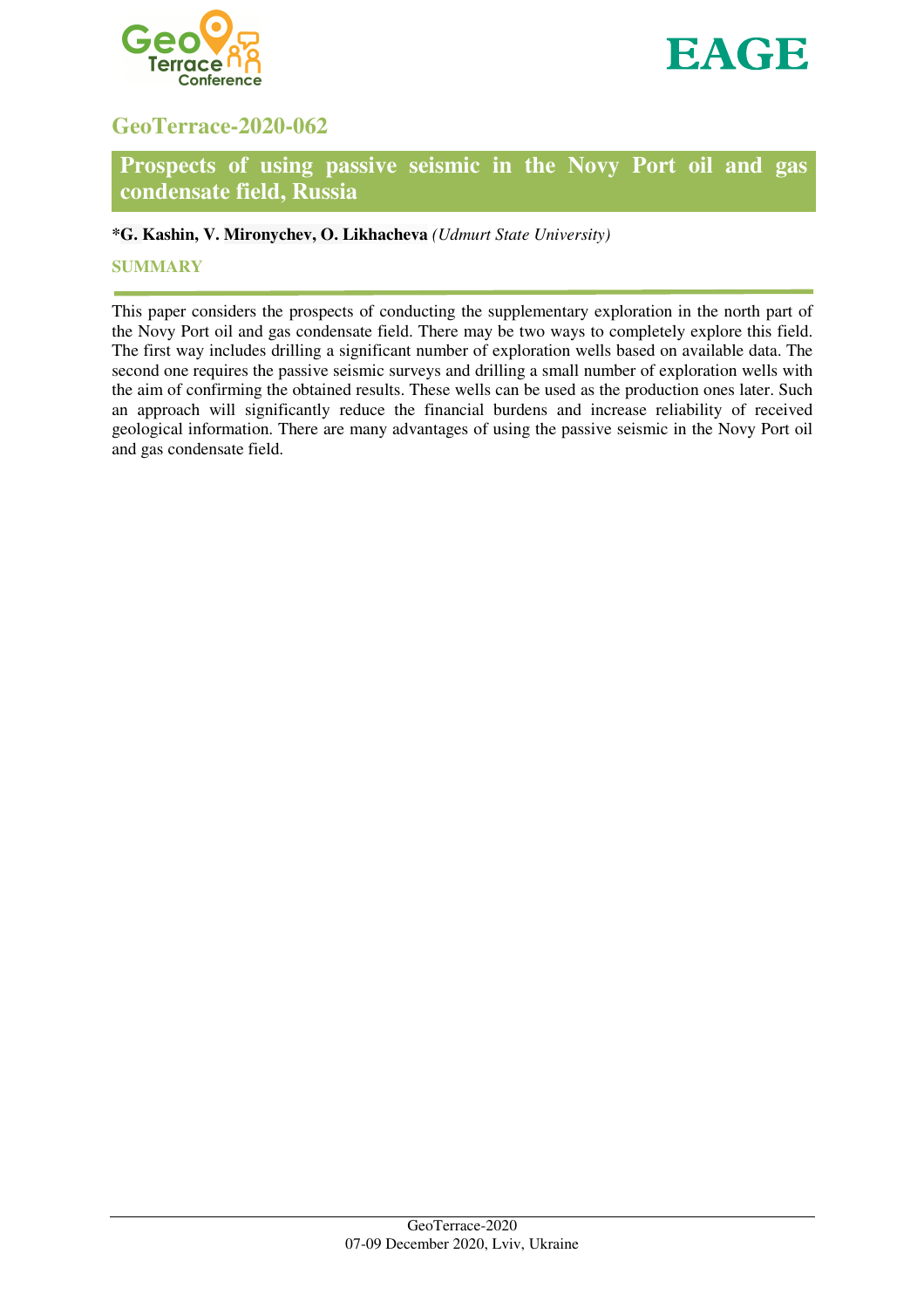



#### **Introduction**

Nowadays, Russian oil companies put the primary importance on the fields located in the Far North of Western Siberia due to the depletion of vital petroleum resource bases in the Volga-Ural region and the middle riverbed of the Ob River. One of the largest arctic fields in Russia is the Novy Port oil and gas condensate field.

The Novy Port field is located in the Russian North on the Yamal Peninsula, 120 km north of the rural locality Yar-Sale, and 30 km away from the Gulf of Ob River (fig. 1a). This field was discovered in 1964 and put on stream in 2014. The 2D seismic surveys stretched 1139 linear km, and the 3D ones covered  $616 \text{ km}^2$ .

There are 19 producing formations to define in the geologic cross-section of the field. The Novy Port field was assessed to have 5,27 billion barrels of original oil-in-place, with about 2,69 billion barrels recoverable. The estimated gas-in-place is  $252$  billion  $m<sup>3</sup>$ , and condensate-in-place is 17 million tonnes [1]. Gazpromneft-Yamal LLC is currently operating in this field.

From the geological point of view, the southern and northern parts of the Novy Port licensed sector are well-understood not at the same level. The south part has been investigated by well drilling comprehensively, and in the northern one, in contrast, only few exploration wells are drilled. Therefore, the geology of the north part cannot be modelled accurately (fig. 1b).



*Figure 1. Maps of a – the field location, b – boundaries of geological exploration in the Novy Port field*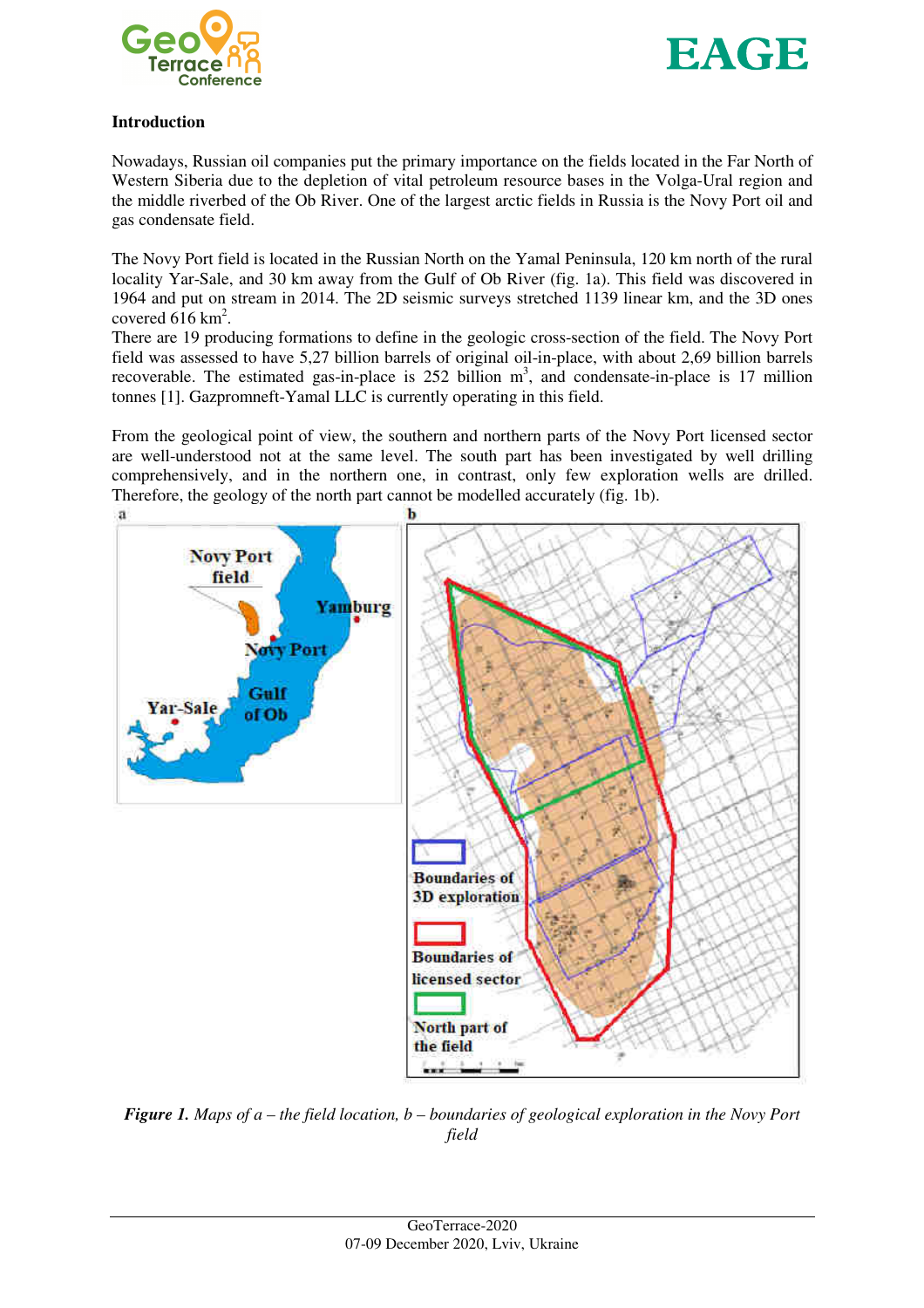



To model the accurate geometry of the Novy Port oil and gas condensate field is hampered by geological complexity, heterogeneity of rock matrix in permeability and porosity, high facies' changes of rock layers, and lithotypical variation of mineral composition and types. Another severe problem is the inability to detect fluid contacts properly. These issues have resulted in the difficulty of identifying hydrocarbon-saturated zones and incorrect estimation of oil reserves.

Detailed exploration of the north part will require a large number of prospecting and exploration wells to be drilled in case of being conducted by analogy with the south part. Most of these wells will be empty and waste both time and financial resources. A new approach is needed to deal with these issues during the geological exploring process in the northern part of the Novy Port field.

Performing sequence of the works in the south part of the Novy Port field that had already been implemented:

1. Conducing the repeated 2D and 3D seismic surveys to confirm seismic models of reservoirs that were available at that time. However, the data obtained from exploring in such a way had fallen short of expectations due to the absence of methodology that could be used to interpret the complications occasioned by gas caps and free gas.

2. Conducting the repeated tests of exploration wells that had already been drilled with the aim of defining a type and degree of oil saturation in reservoirs as well as their productivity.

3. Drilling of new exploration wells to confirm the boundaries of oil-saturated zones in reservoirs and estimate the hydrocarbon reserves.

4. Performing a set of geophysical surveys of wells to distinguish the lithological cross-section, determine the petroleum reservoirs, and define the volumetric parameters.

5. Further development of hydrocarbon deposits.

## **Method**

Supplementary exploration of the north part may be significantly reduced in capital costs by using passive seismic.

Passive seismic is a microseismic infrasound exploration technique of finding hydrocarbons used to discern promising geological structures. The main passive seismic feature is a specific nature of the low-frequency seismic signals, carrying valuable geological information in the subsurface. These signals are produced by oil- & gas-bearing reservoir, rather than reflected or refracted by the layer's surface. 3D seismic is applied to detect geological structures, having good prospects, while the passive one confirms the existence of hydrocarbons with precision [2].

Passive seismic is proposed to be used in combination with the traditional methods of exploring the structure of producing formations in order to forecast the hydrocarbon presence in the subsurface. Such an approach will provide reducing financial and time expenses for drilling the empty wells and increasing the quantities of resources. This technology can be successfully applied in complex geological and geographical conditions. Deposits, having small purely hydrocarbon-saturated zones, small-sized petroleum reservoirs, and thin oil rim reservoirs may be accurately discerned and mapped, based on data obtained from passive seismic surveys.

All types of passive seismic give the chance of success for well drilling up to 85% in identifying and delineating the oil  $\&$  gas deposits. If applied this technology in the process of supplementary exploring the licensed sector of the Novy Port field, hydrocarbon-saturated zones may be forecast with saving finance instead of expenses for empty well drilling. Furthermore, the quantities of original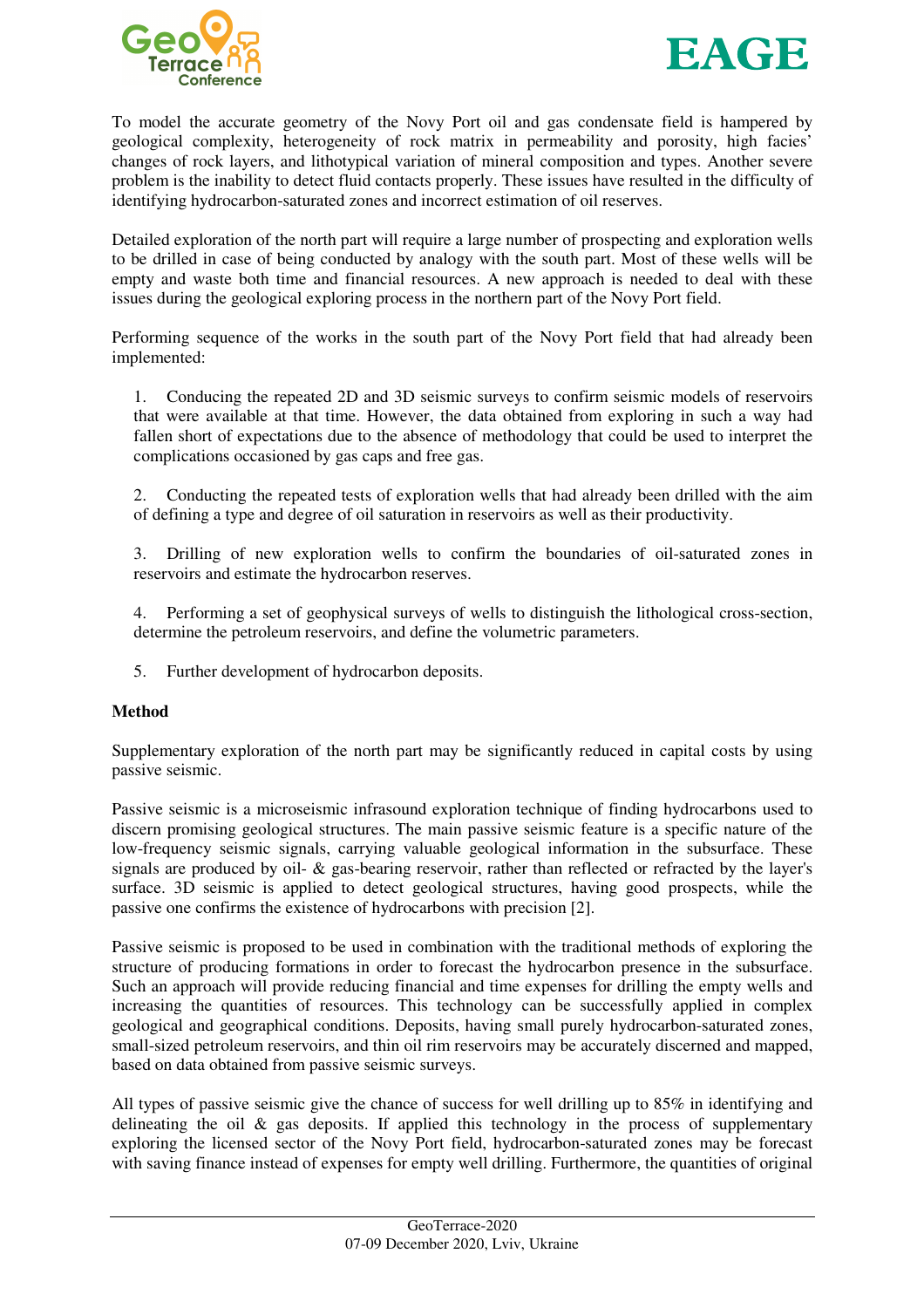



oil-in-place will be increased through the discovery of new hydrocarbon deposits and companion faults.

Proposed sequence of performing the works in the north part of the Novy Port field:

- 1. Repeated interpretation of data received from seismic surveys.
- 2. Conducting the repeated tests of exploration wells that had already been drilled.

3. Implementing passive seismic to model accurate reservoir geometry, advise on placements for well drilling, and correctly estimate the hydrocarbon resources.

4. Drilling a small number of exploration wells with the aim of confirming the results obtained from the passive seismic surveys. These wells can be used as the production ones later.

5. Performing the geophysical surveys of exploration wells.

6. Drilling injection and production wells based on passive seismic data. This basis will make the empty wells to be the exception rather than the rule during the drilling process. Furthermore, it may increase the efficient penetration of horizontal wellbores and help to avoid a loss of secondary wellbores due to fluid invasion.

7. To conduct repeated passive seismic surveys at intervals of 1-2 years in order to monitor the state of productive formation, identify remaining oil in a reservoir to drill a well therein. To optimize the enhanced oil recovery methods, repair and insulation operations, and matrix stimulating process with a view to achieving the highest possible recovery factor.

8. To involve in the development process the deposits of remaining oil that were detected based on passive seismic data and optimize the pressure-maintenance system.

- 9. Performing hydraulic fracturing in the production wells.
- 10. Control over the hydraulic fracturing process using passive seismic surveys.

Missed hydrocarbon deposits and companion faults, detected by using passive seismic, may result in the growth of oil reserves in the Novy Port field (table 1). The use of this exploration technology provides to prevent errors often containing in resources and reserves estimation as well as reduce the amount of exploration well drilling. Also, it is feasible to check the results of hydraulic fracturing based on data obtained from the passive seismic survey.

| Parameter name                                                                 | <b>Parameter value</b> |
|--------------------------------------------------------------------------------|------------------------|
| Proven original oil-in-place, billion bbl                                      | 5,29                   |
| Proven recoverable reserves, billion bbl                                       | 1,81                   |
| Recovery factor, unit fraction                                                 | 0,34                   |
| Estimated original oil-in-place after supplementary exploration, billion bbl   | 7,25                   |
| Estimated recoverable reserves after supplementary exploration, billion<br>bbl | 2,46                   |
| Expected increase in recoverable reserves, billion bbl                         | 0,65                   |
| Estimated cost of recoverable reserves, \$ billion                             | 29,25                  |

*Table 1. Estimation of increase in oil reserves in the Novy Port field* 

\* at \$45 per barrel